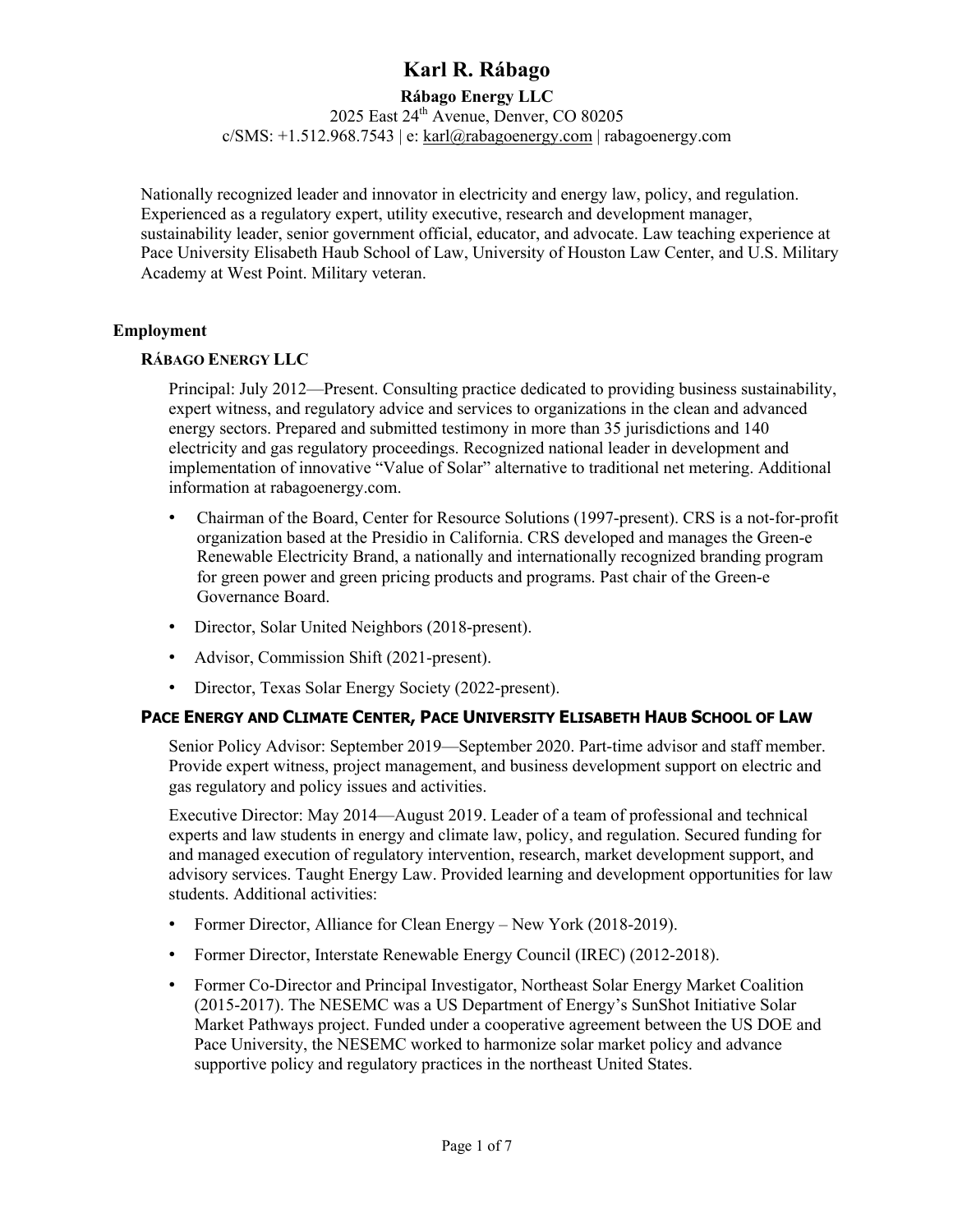## **AUSTIN ENERGY – THE CITY OF AUSTIN, TEXAS**

Vice President, Distributed Energy Services: April 2009—June 2012. Executive in one of the largest public power electric utility serving more than one million people in central Texas. Responsible for management and oversight of energy efficiency, demand response, and conservation programs; low-income weatherization; distributed solar and other renewable energy technologies; green buildings program; key accounts relationships; electric vehicle infrastructure; and market research and product development. Executive sponsor of Austin Energy's participation in an innovative federally-funded smart grid demonstration project led by the Pecan Street Project. Led teams that successfully secured over \$39 million in federal stimulus funds for energy efficiency, smart grid, and advanced electric transportation initiatives. Additional activities included:

- Director, Renewable Energy Markets Association. REMA is a trade association dedicated to maintaining and strengthening renewable energy markets in the United States.
- Membership on Pedernales Electric Cooperative Member Advisory Board. Invited by the Board of Directors to sit on first-ever board to provide formal input and guidance on energy efficiency and renewable energy issues for the nation's largest electric cooperative.

#### **THE AES CORPORATION**

Director, Government & Regulatory Affairs: June 2006—December 2008. Director, Global Regulatory Affairs, provided regulatory support and group management to AES's international electric utility operations on five continents. Managing Director, Standards and Practices, for Greenhouse Gas Services, LLC, a GE and AES venture committed to generating and marketing voluntary market greenhouse gas credits. Government and regulatory affairs manager for AES Wind Generation. Managed a portfolio of regulatory and legislative initiatives to support wind energy market development in Texas, across the United States, and in many international markets.

#### **JICARILLA APACHE NATION UTILITY AUTHORITY**

Director: 1998—2008. Located in New Mexico, the JANUA was an independent utility developing profitable and autonomous utility services that provide natural gas, water utility services, low-income housing, and energy planning for the Nation. Authored "First Steps" renewable energy and energy efficiency strategic plan with support from U.S. Department of Energy.

#### **HOUSTON ADVANCED RESEARCH CENTER**

Group Director, Energy and Buildings Solutions: December 2003—May 2006. Leader of energy and building science staff at a mission-driven not-for-profit contract research organization based in The Woodlands, Texas. Responsible for developing, maintaining and expanding upon technology development, application, and commercialization support programmatic activities, including the Center for Fuel Cell Research and Applications; the Gulf Coast Combined Heat and Power Application Center; and the High-Performance Green Buildings Practice. Secured funding for major new initiative in carbon nanotechnology applications in the energy sector.

• President, Texas Renewable Energy Industries Association. As elected president of the statewide business association, led and managed successful efforts to secure and implement significant expansion of the state's renewable portfolio standard as well as other policy, regulatory, and market development activities.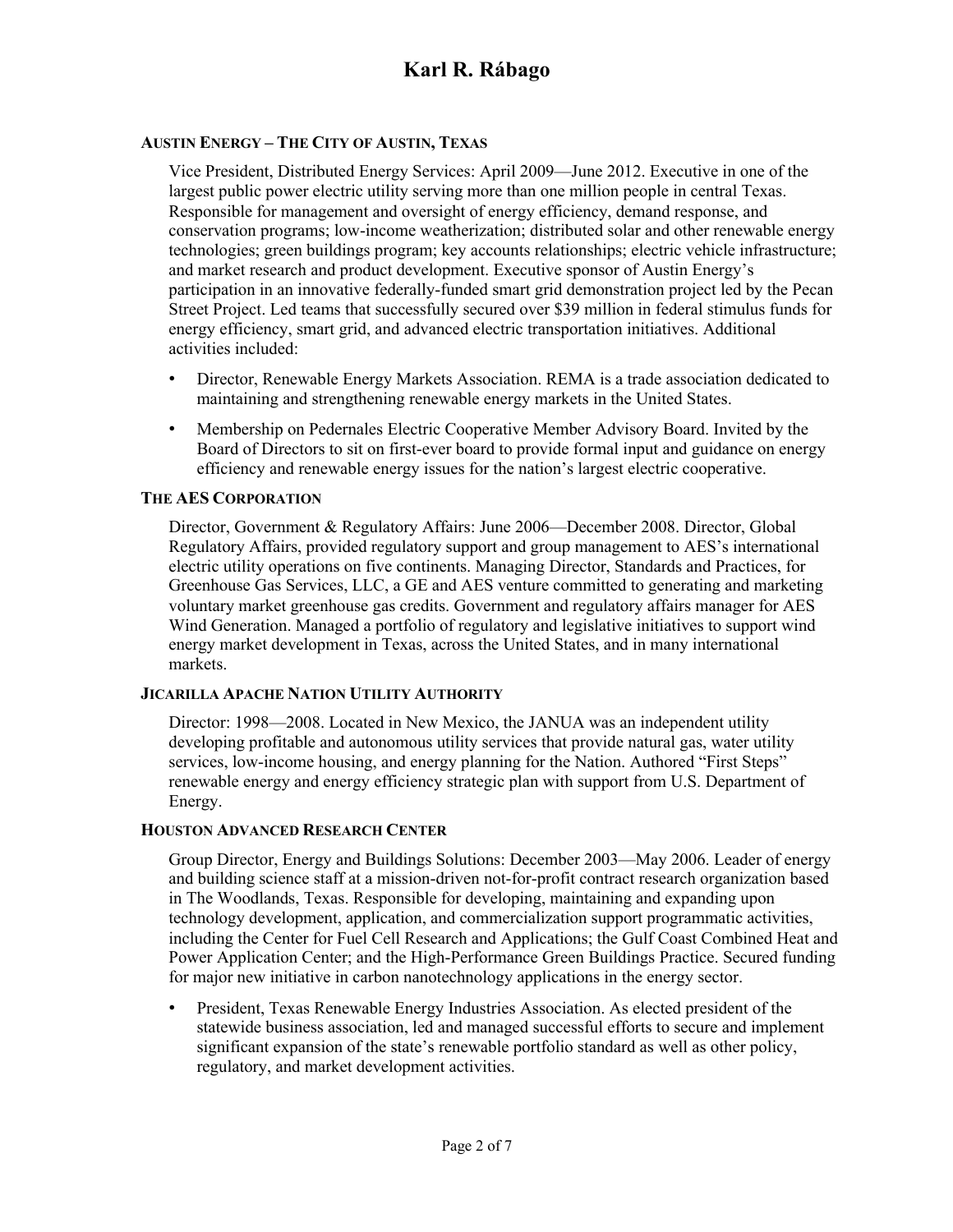- Director, Southwest Biofuels Initiative. Established the Initiative as an umbrella structure for a number of biofuels related projects.
- Member, Committee to Study the Environmental Impacts of Windpower, National Academies of Science National Research Council. The Committee was chartered by Congress and the Council on Environmental Quality to assess the impacts of wind power on the environment.
- Advisory Board Member, Environmental & Energy Law & Policy Journal, University of Houston Law Center.

### **CARGILL DOW LLC (NOW NATUREWORKS, LLC)**

Sustainability Alliances Leader: April 2002—December 2003. Integrated sustainability principles into all aspects of a ground-breaking bio-based polymer manufacturing venture. Responsible for maintaining, enhancing and building relationships with stakeholders in the worldwide sustainability community, as well as managing corporate and external sustainability initiatives.

• Successfully completed Minnesota Management Institute at University of Minnesota Carlson School of Management, an alternative to an executive MBA program that surveyed fundamentals and new developments in finance, accounting, operations management, strategic planning, and human resource management.

#### **ROCKY MOUNTAIN INSTITUTE**

Managing Director/Principal: October 1999–April 2002. Co-authored "Small Is Profitable," a comprehensive analysis of the benefits of distributed energy resources. Provided consulting and advisory services to help business and government clients achieve sustainability through application and incorporation of Natural Capitalism principles.

- President of the Board, Texas Ratepayers Organization to Save Energy. Texas R.O.S.E. is a non-profit organization advocating low-income consumer issues and energy efficiency programs.
- Co-Founder and Chair of the Advisory Board, Renewable Energy Policy Project-Center for Renewable Energy and Sustainable Technology. REPP-CREST was a national non-profit research and internet services organization.

#### **CH2M HILL**

Vice President, Energy, Environment and Systems Group: July 1998–August 1999. Responsible for providing consulting services to a wide range of energy-related businesses and organizations, and for creating new business opportunities in the energy industry for an established engineering and consulting firm. Completed comprehensive electric utility restructuring studies for the states of Colorado and Alaska.

#### **PLANERGY**

Vice President, New Energy Markets: January 1998–July 1998. Responsible for developing and managing new business opportunities for the energy services market. Provided consulting and advisory services to utility and energy service companies.

#### **ENVIRONMENTAL DEFENSE FUND**

Energy Program Manager: March 1996–January 1998. Managed renewable energy, energy efficiency, and electric utility restructuring programs. Led regulatory intervention activities in Texas and California. In Texas, played a key role in crafting Deliberative Polling processes. Participated in national environmental and energy advocacy networks, including the Energy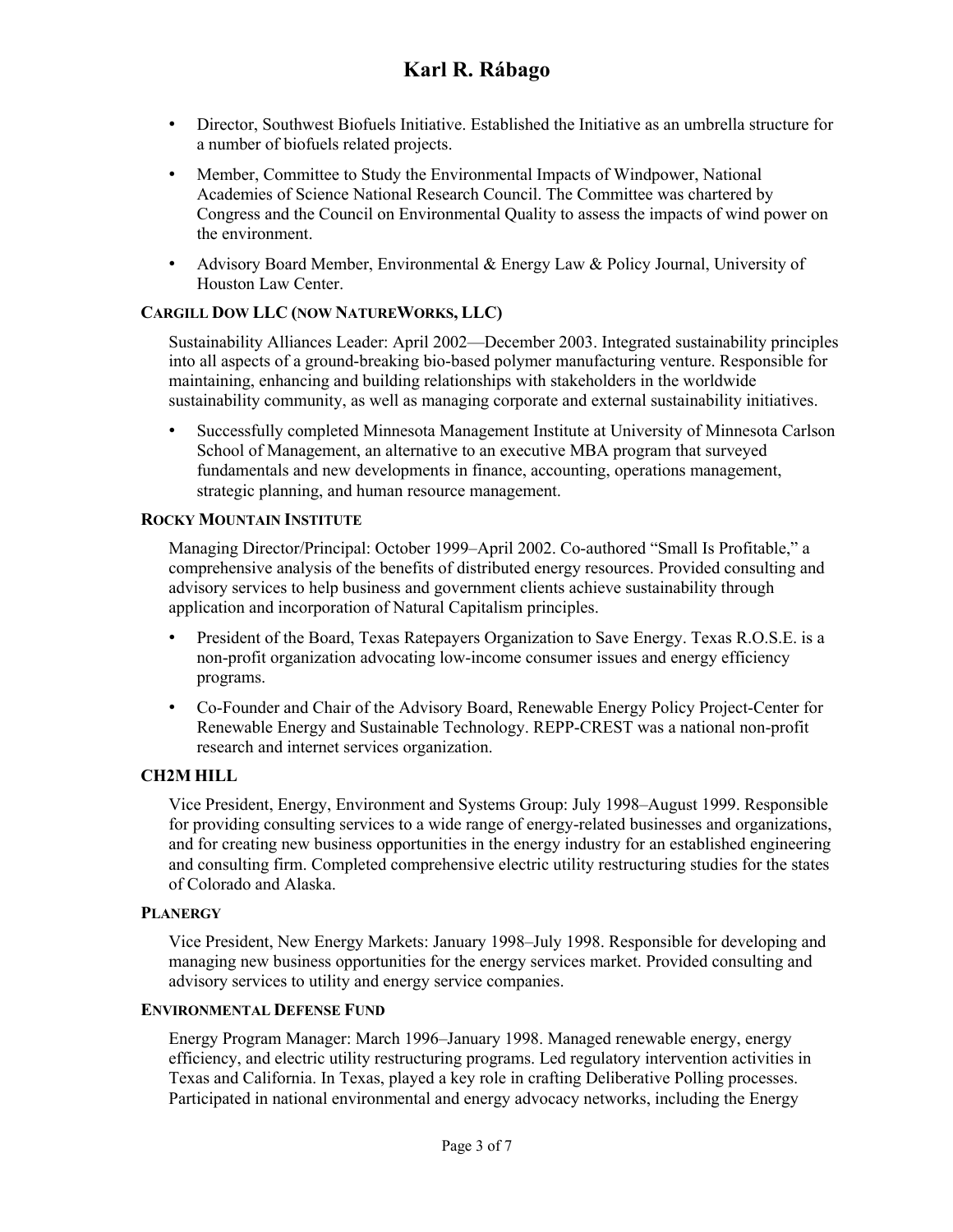Advocates Network, the National Wind Coordinating Committee, the NCSL Advisory Committee on Energy, and the PV-COMPACT Coordinating Council. Frequently appeared before the Texas Legislature, Austin City Council, and regulatory commissions on electric restructuring issues.

## **UNITED STATES DEPARTMENT OF ENERGY**

Deputy Assistant Secretary, Utility Technologies: January 1995–March 1996. Manager of the Department's programs in renewable energy technologies and systems, electric energy systems, energy efficiency, and integrated resource planning. Supervised technology research, development and deployment activities in photovoltaics, wind energy, geothermal energy, solar thermal energy, biomass energy, high-temperature superconductivity, transmission and distribution, hydrogen, and electric and magnetic fields. Managed, coordinated, and developed international agreements. Supervised development and deployment support activities at national laboratories. Developed, advocated, and managed a Congressional budget appropriation of approximately \$300 million.

### **STATE OF TEXAS**

Commissioner, Public Utility Commission of Texas. May 1992–December 1994. Appointed by Governor Ann W. Richards. Regulated electric and telephone utilities in Texas. Co-chair and organizer of the Texas Sustainable Energy Development Council. Vice-Chair of the National Association of Regulatory Utility Commissioners (NARUC) Committee on Energy Conservation. Member and co-creator of the Photovoltaic Collaborative Market Project to Accelerate Commercial Technology (PV-COMPACT).

### **LAW TEACHING**

**Professor for a Designated Service:** Pace University Elisabeth Haub School of Law, 2014-2019. Non-tenured member of faculty. Taught Energy Law. Supervised a student intern practice.

**Associate Professor of Law:** University of Houston Law Center, 1990–1992. Full time, tenure track member of faculty. Courses taught: Criminal Law, Environmental Law, Criminal Procedure, Environmental Crimes Seminar, Wildlife Protection Law.

**Assistant Professor:** United States Military Academy, West Point, New York, 1988–1990. Member of the faculty in the Department of Law. Honorably discharged in August 1990, as Major in the Regular Army. Courses taught: Constitutional Law, Military Law, and Environmental Law Seminar.

#### **LITIGATION**

Trial Defense Attorney and Prosecutor, U.S. Army Judge Advocate General's Corps, Fort Polk, Louisiana, January 1985–July 1987. Assigned to Trial Defense Service and Office of the Staff Judge Advocate.

## **NON-LEGAL MILITARY SERVICE**

Armored Cavalry Officer, 2d Squadron 9<sup>th</sup> Armored Cavalry, Fort Stewart, Georgia, Mav 1978– August 1981. Served as Logistics Staff Officer (S-4). Managed budget, supplies, fuel, ammunition, and other support for an Armored Cavalry Squadron. Served as Support Platoon Leader for the Squadron (logistical support), and as line Platoon Leader in an Armored Cavalry Troop. Graduate of Airborne and Ranger Schools. Special training in Air Mobilization Planning and Nuclear, Biological and Chemical Warfare.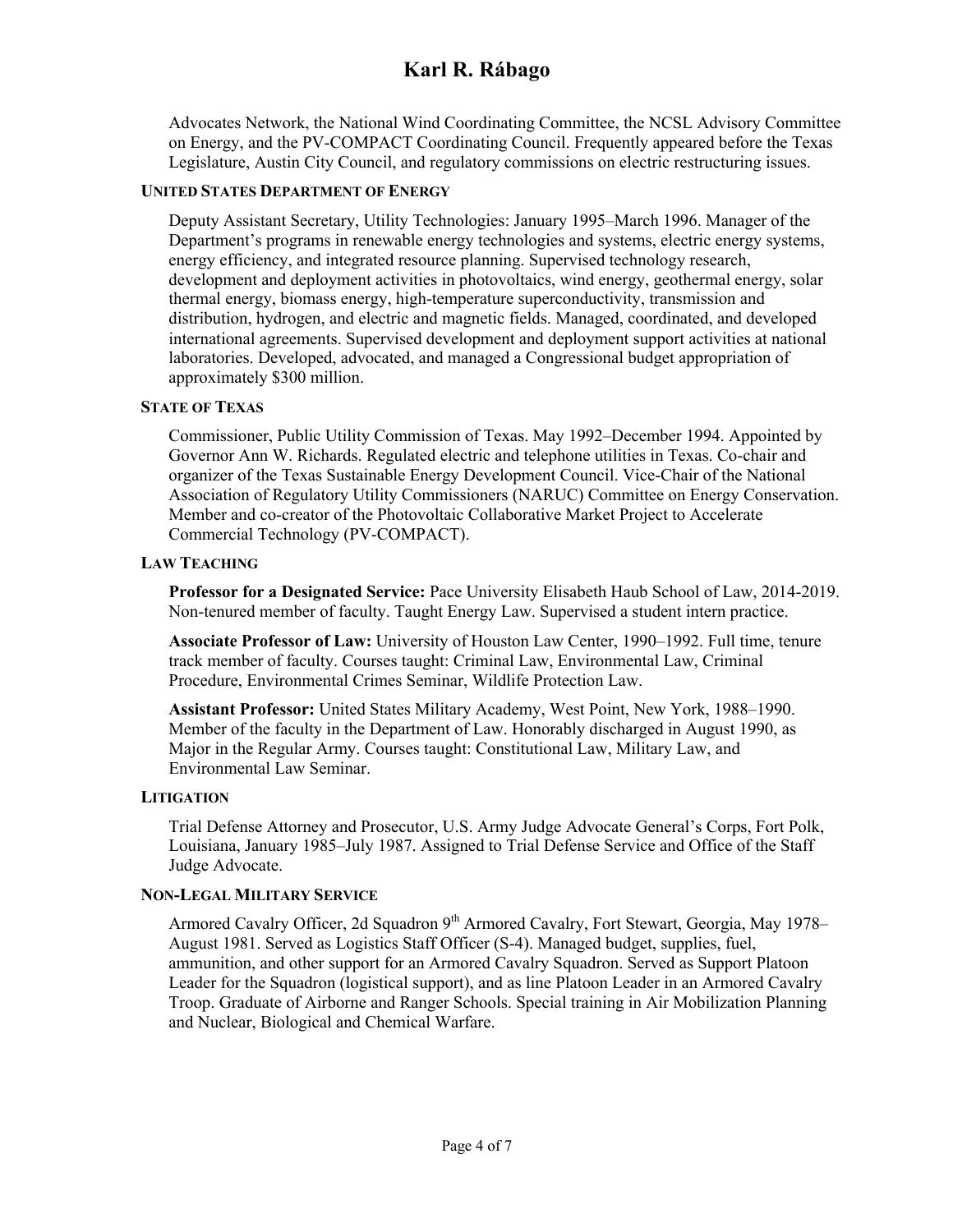### **Formal Education**

**LL.M., Environmental Law, Pace University School of Law, 1990:** Curriculum designed to provide breadth and depth in study of theoretical and practical aspects of environmental law. Courses included: International and Comparative Environmental Law, Conservation Law, Land Use Law, Seminar in Electric Utility Regulation, Scientific and Technical Issues Affecting Environmental Law, Environmental Regulation of Real Estate, Hazardous Wastes Law. Individual research with Hudson Riverkeeper Fund, Garrison, New York.

**LL.M., Military Law, U.S. Army Judge Advocate General's School, 1988:** Curriculum designed to prepare Judge Advocates for senior level staff service. Courses included: Administrative Law, Defensive Federal Litigation, Government Information Practices, Advanced Federal Litigation, Federal Tort Claims Act Seminar, Legal Writing and Communications, Comparative International Law.

**J.D. with Honors, University of Texas School of Law, 1984:** Attended law school under the U.S. Army Funded Legal Education Program, a fully funded scholarship awarded to 25 or fewer officers each year. Served as Editor-in-Chief (1983–84); Articles Editor (1982–83); Member (1982) of the Review of Litigation. Moot Court, Mock Trial, Board of Advocates. Summer internship at Staff Judge Advocate's offices. Prosecuted first cases prior to entering law school.

**B.B.A., Business Management, Texas A&M University, 1977:** ROTC Scholarship (3–yr). Member: Corps of Cadets, Parson's Mounted Cavalry, Wings & Sabers Scholarship Society, Rudder's Rangers, Town Hall Society, Freshman Honor Society, Alpha Phi Omega service fraternity.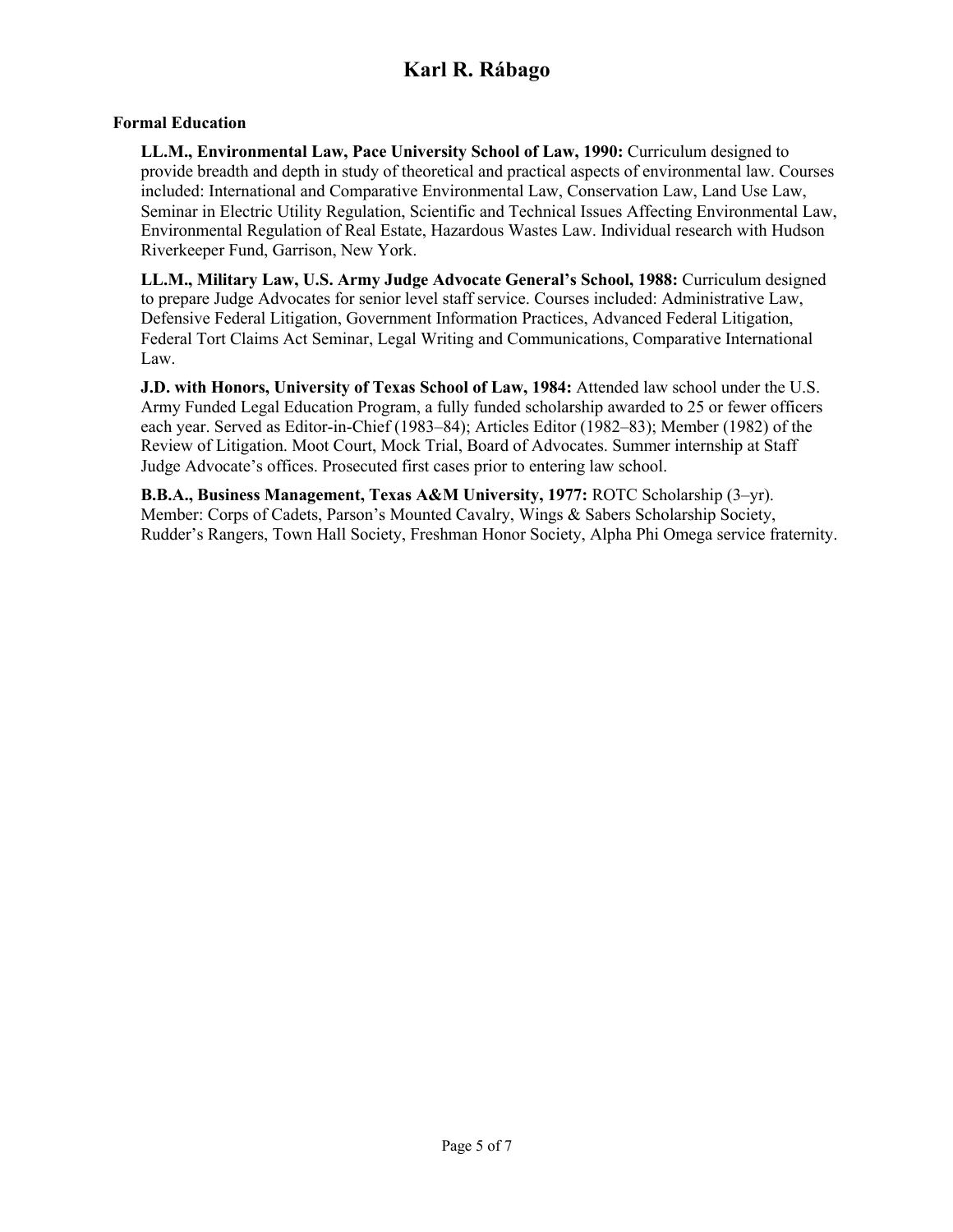## **Selected Publications**

"Climate Change Law: An Introduction," contributing author (Introduction to Energy Law), Elgar (2021).

"Distributed Generation Law," contributing author, American Bar Association Environment, Energy, and Resources Section (August 2020)

"National Standard Practice Manual for Benefit-Cost Analysis of Distributed Energy Resources," contributing author, National Energy Screening Project (August 2020)

"Achieving 100% Renewables: Supply-Shaping through Curtailment," with Richard Perez, Marc Perez, and Morgan Putnam, PV Tech Power, Vol. 19 (May 2019).

"A Radical Idea to Get a High-Renewable Electric Grid: Build Way More Solar and Wind than Needed," with Richard Perez, The Conversation, online at http://bit.ly/2YjnM15 (May 29, 2019).

"Reversing Energy System Inequity: Urgency and Opportunity During the Clean Energy Transition," with John Howat, John Colgan, Wendy Gerlitz, and Melanie Santiago-Mosier, National Consumer Law Center, online at www.nclc.org (Feb. 26, 2019).

"Revisiting Bonbright's Principles of Public Utility Rates in a DER World," with Radina Valova, The Electricity Journal, Vol. 31, Issue 8, pp. 9-13 (Oct. 2018).

"Achieving very high PV penetration – The need for an effective electricity remuneration framework and a central role for grid operators," Richard Perez (corresponding author), Energy Policy, Vol. 96, pp. 27-35 (2016).

"The Net Metering Riddle," Electricity Policy.com, April 2016.

"The Clean Power Plan," Power Engineering Magazine (invited editorial), Vol. 119, Issue 12 (Dec. 2, 2015)

"The 'Sharing Utility:' Enabling & Rewarding Utility Performance, Service & Value in a Distributed Energy Age," co-author, 51<sup>st</sup> State Initiative, Solar Electric Power Association (Feb. 27, 2015)

"Rethinking the Grid: Encouraging Distributed Generation," Building Energy Magazine, Vol. 33, No. 1 Northeast Sustainable Energy Association (Spring 2015)

"The Value of Solar Tariff: Net Metering 2.0," The ICER Chronicle, Ed. 1, p. 46 [International Confederation of Energy Regulators] (December 2013)

"A Regulator's Guidebook: Calculating the Benefits and Costs of Distributed Solar Generation," coauthor, Interstate Renewable Energy Council (October 2013)

"The 'Value of Solar' Rate: Designing an Improved Residential Solar Tariff," Solar Industry, Vol. 6, No. 1 (Feb. 2013)

"Jicarilla Apache Nation Utility Authority Strategic Plan for Energy Efficiency and Renewable Energy Development," lead author & project manager, U.S. Department of Energy First Steps Toward Developing Renewable Energy and Energy Efficiency on Tribal Lands Program (2008)

"A Review of Barriers to Biofuels Market Development in the United States," 2 Environmental  $\&$ Energy Law & Policy Journal 179 (2008)

"A Strategy for Developing Stationary Biodiesel Generation," Cumberland Law Review, Vol. 36, p.461 (2006)

"Evaluating Fuel Cell Performance through Industry Collaboration," co-author, Fuel Cell Magazine (2005)